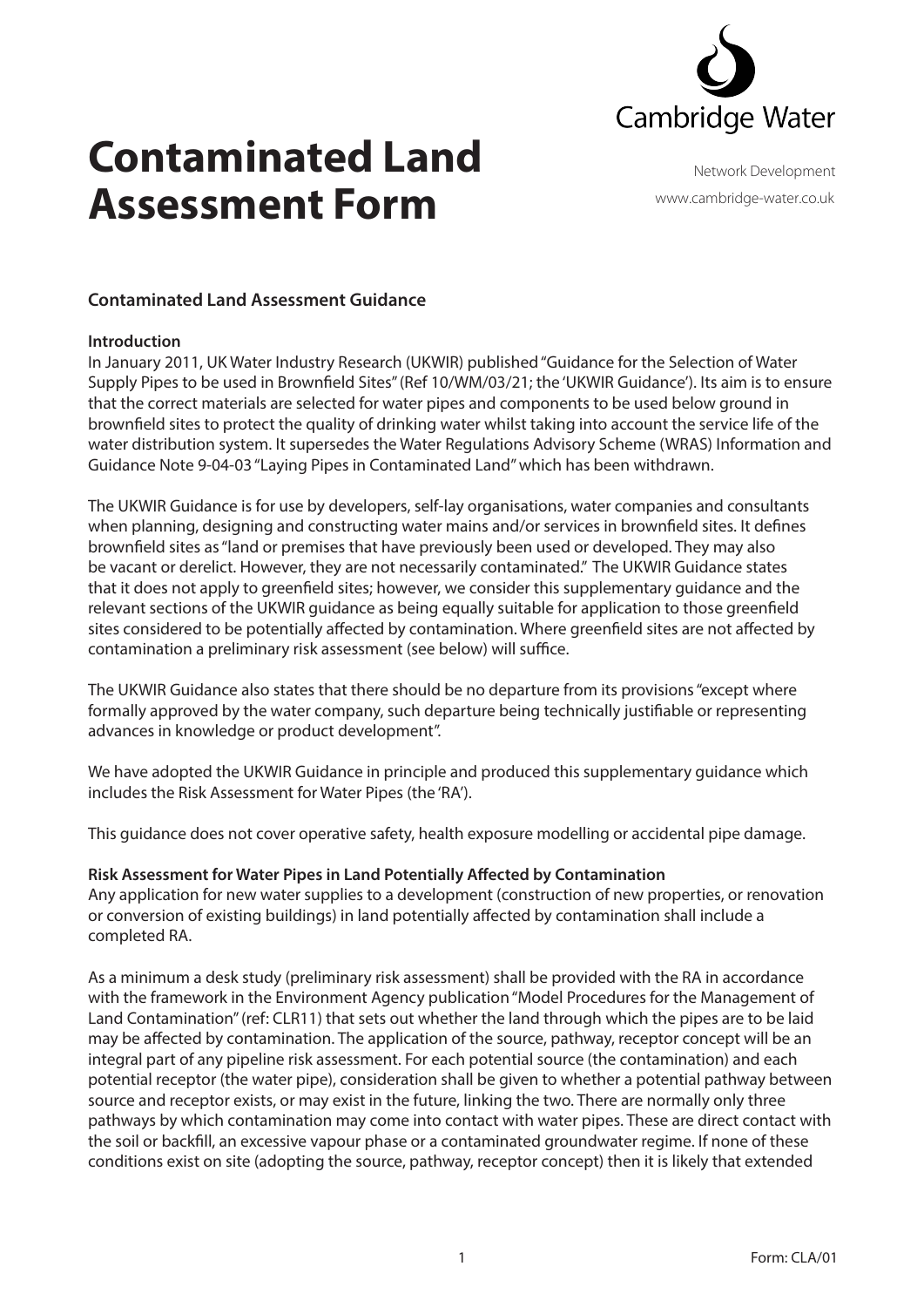and/or targeted soil testing will not be required and a simple risk assessment will suffice. For those sites where land may be affected by contamination appropriate testing shall be undertaken on the materials within which the pipes are to be laid, whether they are existing ground materials, remediated materials or imported capping materials. The testing requirements are as described in the following section.

The signatories of the Water Supply Application Form and the RA must ensure that all assessments of land condition have been carried out in accordance with applicable current standards and guidelines by or under the direction of a suitably qualified competent person.

The competent person to be a) a chartered member of an appropriate professional body (such as the Institution of Civil Engineers, the Geological Society of London or the Royal Institution of Chartered Surveyors) with relevant experience of investigating contaminated sites or b) a Specialist in Land Condition (SiLC) with appropriate geo-environmental experience.

#### **Testing Requirements**

The soil, rock and if appropriate groundwater tests that are required on all sites where the potential for organic contamination has been identified in the desk study and where water pipes are proposed to be laid must be accredited by the United Kingdom Accreditation Service (UKAS) as a minimum and where commercially available the Environment Agency's Monitoring Certification Service (MCERTS). These accredited tests should be undertaken for:

- • Banded hydrocarbons EC5-EC10, EC10-EC16, EC16-EC40 (Total aliphatic and aromatic hydrocarbons for each banding may be summed). Aliphatic/aromatic fractionation and subsequent banding may be required should a more detailed site specific risk assessment be undertaken. The bandings have been amended to take into account readily available laboratory tests. The equivalent carbon number (EC) is used to assess petroleum hydrocarbon mixtures rather than the actual number of carbon atoms in the molecule in line with guidance issued by the Environment Agency (2005).
- Volatile organic compounds (VOCs) (method by headspace or purge & trap GCMS) with tentative identification of compounds greater than 20μg/kg. The method used should be capable of detecting a wide range of compounds listed in US EPA Method 8260C or similar. The method should include analysis of naphthalene.
- • BTEX (Benzene, toluene, ethyl benzene and xylenes) plus MTBE (Methyl-tertiary butyl ether) (by headspace GCMS).
- Semi-Volatile Organic Compounds (SVOCs) (method by GCMS) with tentative identification of compounds greater than 20μg/kg. The method used should be capable of detecting the compounds listed in US EPA Method 8270D or similar. The total concentration of SVOCs excludes polycyclic aromatic hydrocarbons, ethers, nitrobenzene, ketones, aldehydes, phenols, cresols and chlorinated phenols. Phenols, cresols and chlorinated phenols which are detected by the SVOC analysis are given their own assessment criteria.

Table G1 and Table 3.1 of the UKWIR Guidance are not considered to be a definitive guide for assessing total concentrations. Table 1 in the RA below replaces Table 3.1 of the UKWIR Guidance.

Where previous site uses include the use, storage, treatment, disposal or manufacture of any of the following, appropriate testing for these substances will be required:

• Ethers, nitrobenzene, ketones, aldehydes and amines. Note that the presence of amines on any site at the proposed pipe depth +/- 1.0m precludes the use of polyethylene. The methods of analysis and method of calculation of total concentrations of these compounds will need to be agreed with the water company.

To comply with the testing requirements, the suites of tests that are required on all brownfield sites where wrapped steel, wrapped ductile iron or copper pipes are to be laid as minimum must include:

• pH, conductivity and redox potential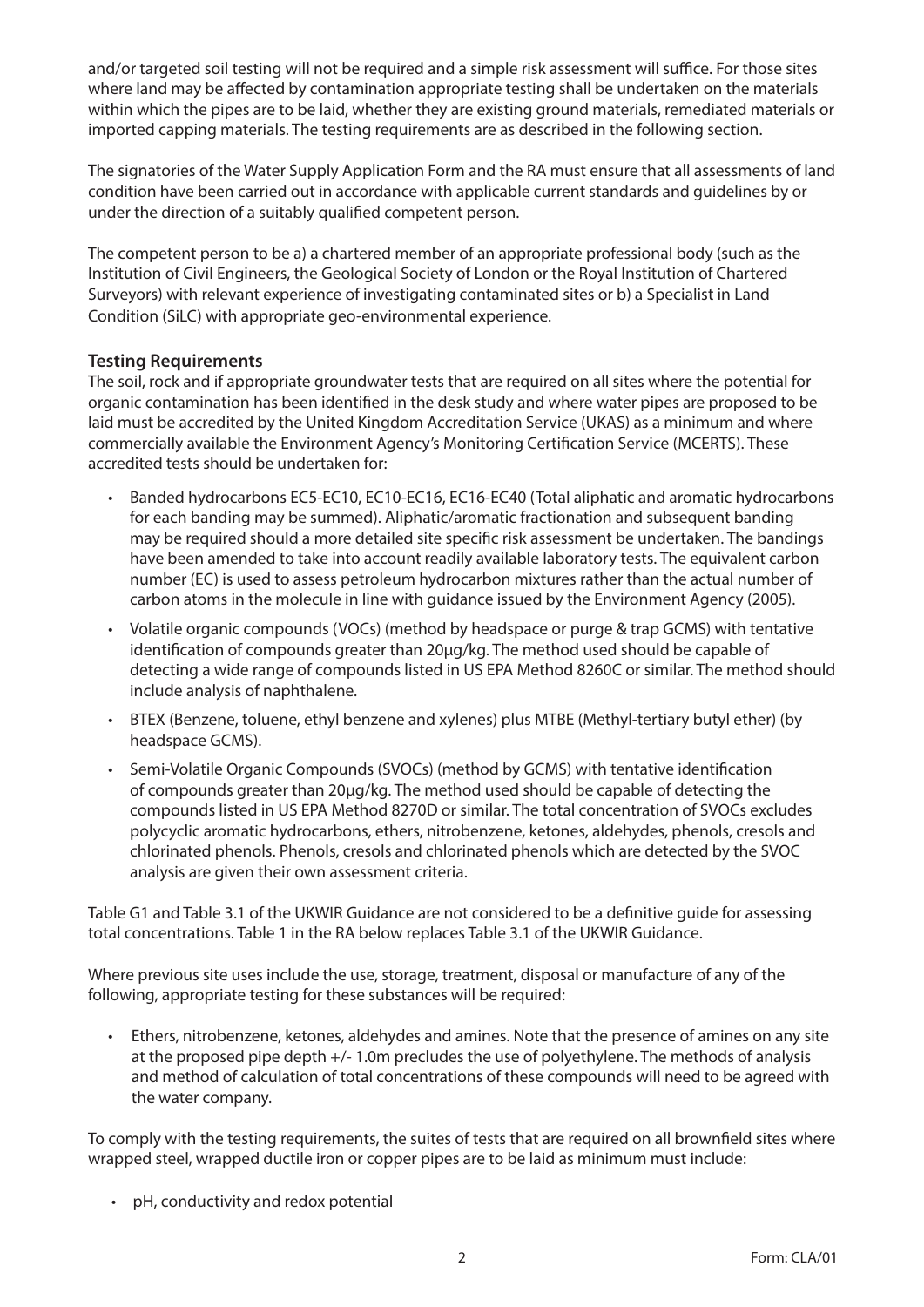#### **Sufficiency of Testing**

Water pipes are normally laid at between 0.75 and 1.35m from finished ground level to the crown of pipe. Samples taken and tested must represent both;

a) the soil in which the water pipes are to be laid, and

b) the soil down to at least 500mm below the underside of the proposed pipe.

Where the proposed depth of the pipes is unknown at the time of application, soil samples representative of the ground condition between surface level and 1.5m below finished ground level shall be taken as a minimum. Where appropriate (see UKWIR Guidance) groundwater sampling and groundwater monitoring will also be necessary. Photo-ionisation detection (PID) monitoring along the proposed route of the pipeline may be employed, though this does not provide a definitive guide to the suitability of water pipe materials.

Where required a sufficient number of test results should be obtained from the material in which the pipes are to be laid. CLAIRE/CIEH 2008 "Guidance on comparing soil contamination data with a critical concentration" may be used, where appropriate, to justify the number of soil samples tested; however, this statistical model should not be used on heterogeneous materials or used to average test results from different types of materials.

Further guidance on representative sampling is contained within BS10175:2011 Code of Practice for the Investigation of Potentially Contaminated Sites, the Department of the Environment's Contaminated Land Research Report "Sampling strategies for contaminated land" prepared by The Centre for Research into the Built Environment, Nottingham Trent University (Ref: CLR 4; 1994) and the Environment Agency's "Secondary Model Procedure for the Development of Appropriate Soil Sampling Strategies for Land Contamination"(Ref: R&D Technical Report P5-066/TR; 2000).

Where remediation has been carried out on the site, the test results obtained from validation samples will be used in the assessment. Where a horizontal capping system has been or will be employed using materials spread across a site, sufficient samples will need to be taken to characterise the capping material used and the results presented. However, the sufficiency of sampling on the horizontal capping system, in which the pipeline will be placed, may be assessed on the basis of the source, quantity and type of materials used.

#### **Detection Limits**

Only positive concentrations, ie those above the limit of detection should be used in summation of VOC and SVOC (or other test groups of compounds ie phenols, cresols and chlorinated phenols). Laboratory methods shall provide a minimum limit of detection of 10μg/kg for each individual VOC or SVOC (or other test groups of compounds) quantitatively detected in accordance with the methods described above. For tentatively identified compounds (TICs), only those compounds with a concentration of 20μg/kg or greater shall be used in the summation of VOC and SVOC (or other test groups of compounds).

#### **Protective Measures**

Where polyethylene, ductile iron, steel or copper pipes are to be laid on a brownfield site or other land potentially affected by contamination (whether or not it has been remediated) and where the concentrations exceed the generic guideline values set out in Table 1 of the RA, the developer shall provide either:

a) a robust risk assessment to show how any contaminants will not significantly impact on proposed water supplies or buried assets over the lifetime of the assets; or

b) more suitable pipe materials; or

c) an engineering solution to protect the pipework backed up by an adequate assessment of the risk.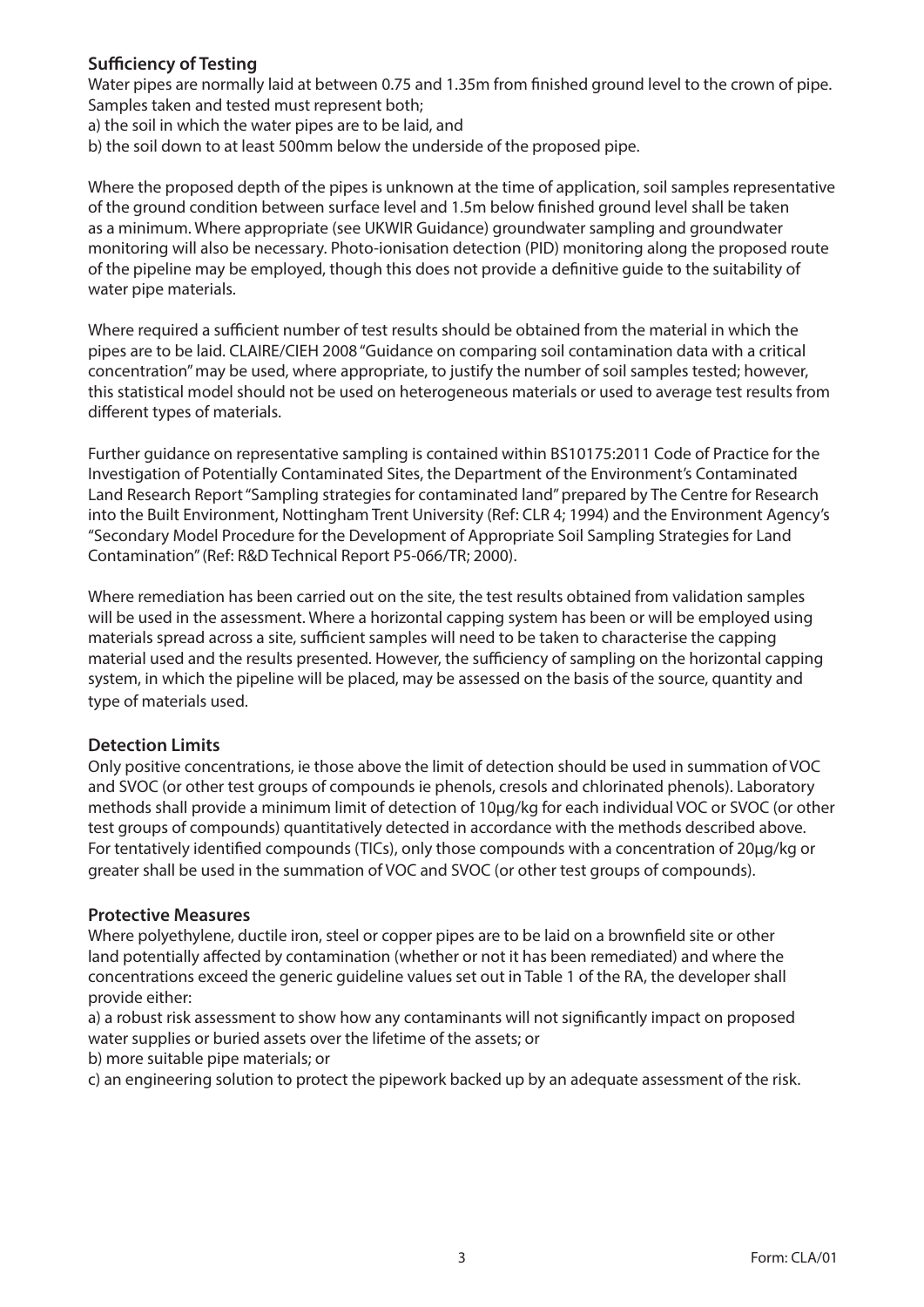Liquid free phase product (e.g. oil or free solvent layers) shall not remain in the ground or groundwater in the vicinity of water pipes, whether barrier pipe or any other pipe materials are used.

When designing pipe routes on land potentially affected by contamination, new preferential contamination pathways along the route of new water pipes shall not be created. Particular measures may be required to prevent the possible migration of contamination through pipe bedding and into controlled waters.

#### **References**

BS10175:2011 "Investigation of Potentially Contaminated Sites Code of Practice"

CLAIRE/CIEH "Guidance on comparing soil contamination data with a critical concentration" 2008

Department of the Environment Contaminated Land Research Report "Sampling strategies for contaminated land" prepared by The Centre for Research into the Built Environment, Nottingham Trent University (Ref: CLR 4) 1994

Environment Agency "Secondary Model Procedure for the Development of Appropriate Soil Sampling Strategies for Land Contamination" (Ref: R&D Technical Report P5-066/TR) 2000

Environment Agency "Model Procedures for the Management of Land Contamination" (Ref: CLR11), 2004

Environment Agency P5-080/TR3 "The UK Approach for Evaluating Human Health Risks from Petroleum Hydrocarbons in Soils" 2005

UK Water Industry Research (UKWIR) "Guidance for the Selection of Water Supply Pipes to be used in Brownfield Sites" (Ref 10/WM/03/21)" January 2011

Water Regulations Advisory Scheme (WRAS) Information and Guidance Note 9-04-03 "Laying Pipes in Contaminated Land" 2002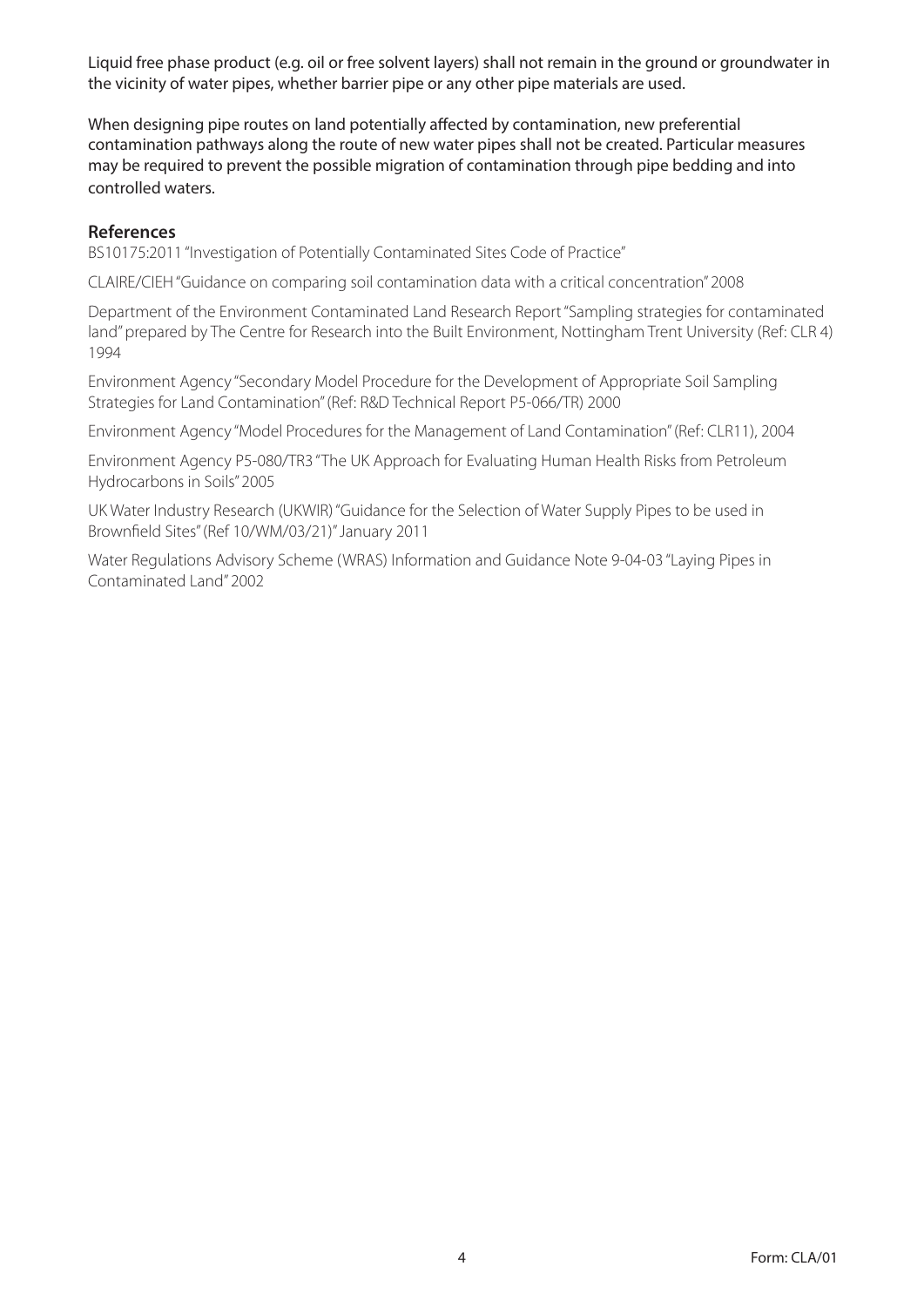#### **Contaminated Land Assessment**

The risk assessment for water pipes will help you choose appropriate materials for your development.

**Please complete all relevant sections and return with your application to Network Development. Please ensure that you include relevant supporting information, such as site contamination investigation reports, that confirm the data supplied in the assessment below.**

#### **Risk Assessment for Water Pipes (RA)**

| <b>Section 1: Development Details</b>                                             |                                                                                                                                                                                                                          |
|-----------------------------------------------------------------------------------|--------------------------------------------------------------------------------------------------------------------------------------------------------------------------------------------------------------------------|
| Development Name (if it has one):                                                 |                                                                                                                                                                                                                          |
| Development Address:                                                              |                                                                                                                                                                                                                          |
| OS Grid Reference (mid-point):                                                    |                                                                                                                                                                                                                          |
| Developer's Name:                                                                 |                                                                                                                                                                                                                          |
| Water Company reference number: (For<br><b>Cambridge Water use only)</b>          |                                                                                                                                                                                                                          |
| What was the site previously used for?<br>(Please cross out all that don't apply) | Greenfield / Domestic / Brownfield                                                                                                                                                                                       |
| sections of your report.                                                          | Please provide details below of the current and historical use of the site and adjacent sites.<br>If your supporting information has details of the current and historical site use, please reference below the relevant |
|                                                                                   |                                                                                                                                                                                                                          |
|                                                                                   |                                                                                                                                                                                                                          |
|                                                                                   |                                                                                                                                                                                                                          |
|                                                                                   |                                                                                                                                                                                                                          |

| Section 2: Pipe selection                      |                           |
|------------------------------------------------|---------------------------|
| What pipe materials are intended to be used on | PE / Barrier pipe / Other |
| site? (Please cross out all that don't apply)  | Please specify            |

| <b>Section 3: Preliminary Risk Assessment</b>                                                                                                                                                                                                                                                                                                                                    |          |
|----------------------------------------------------------------------------------------------------------------------------------------------------------------------------------------------------------------------------------------------------------------------------------------------------------------------------------------------------------------------------------|----------|
| Has your desk study and site walkover identified any land potentially affected by<br>contamination? (Please cross out all that don't apply)                                                                                                                                                                                                                                      | Yes / No |
| If the site is potentially affected by contamination and you have not completed site investigations but<br>intend to use barrier pipework for all water pipes please indicate here.                                                                                                                                                                                              |          |
| If the site is potentially affected by contamination but you have not completed any intrusive site<br>investigations please provide details below of the rationale behind the intended pipe selection.<br>If your supporting information has details below of the rational behind the intended pipe selection, please refer-<br>ence below the relevant sections of your report. |          |
|                                                                                                                                                                                                                                                                                                                                                                                  |          |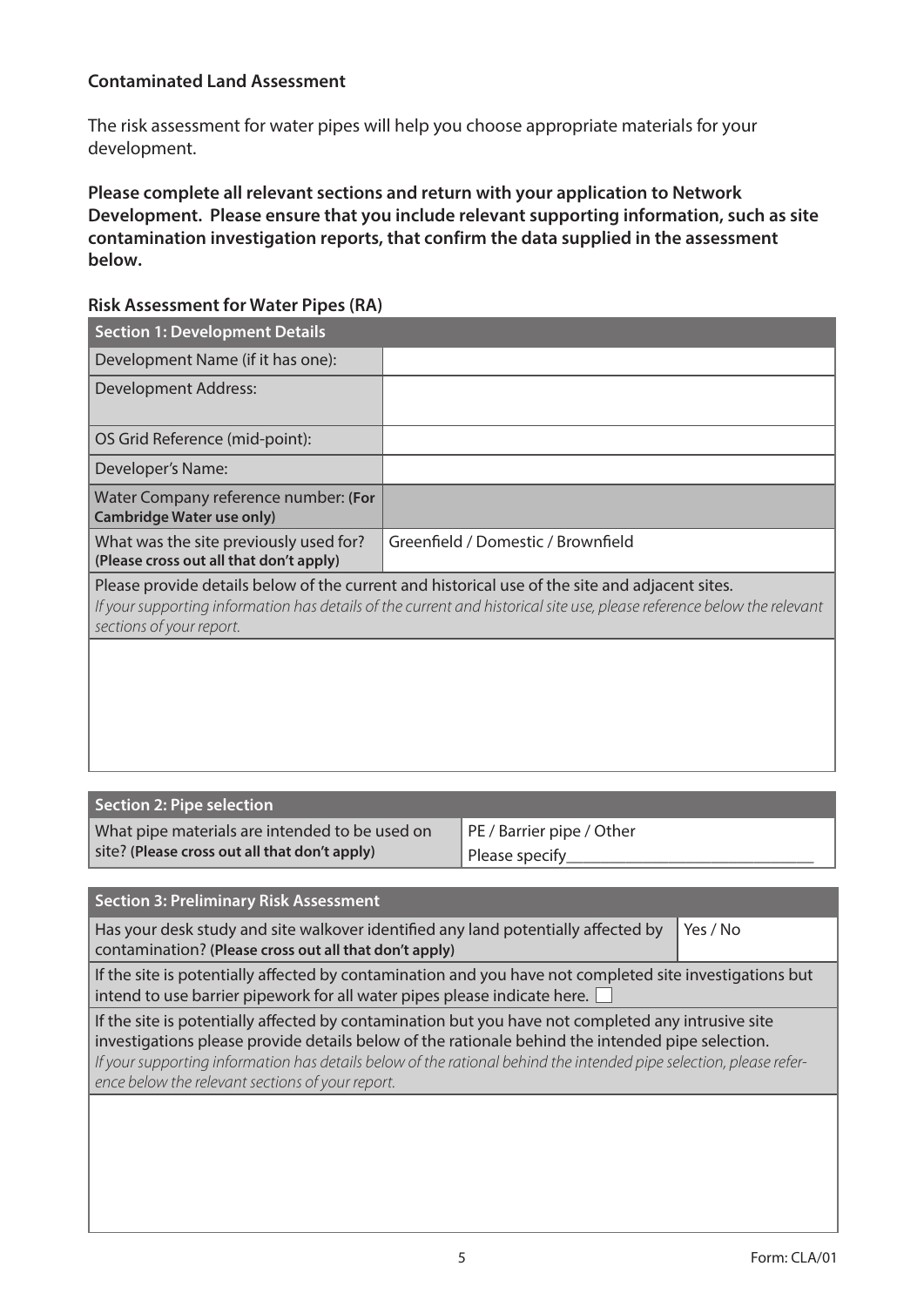| Section 4: Intrusive Site Investigation                                                            |                                             |
|----------------------------------------------------------------------------------------------------|---------------------------------------------|
| Have you completed any intrusive site<br>investigation? (Please cross out all that don't<br>apply) | Yes / No                                    |
| Date(s) when the site investigation(s) undertaken:                                                 |                                             |
| At what level has groundwater been encountered?<br>(Please cross out all that don't apply)         | metres below ground level / Not encountered |

Table 1 (Pipeline Selection Risk Assessment Summary (PSRAS)) below classifies testing required where the preliminary risk assessment has identified land potentially affected by contamination. Please provide details below of any test groups which have not been tested and the rationale for not testing. *If your supporting information has details of the rationale behind not testing any particular test groups, please reference below the relevant sections of your report.*

If the intrusive site investigation has identified concentrations above the PE threshold (see PSRAS) and your intended pipe selection is PE please provide details below of the rationale behind the intended pipe selection (section 2).

*If your supporting information has details of the rationale behind the intended pipe selection, please reference below the relevant sections of your report.*

#### **Section 5: Site Remediation**

Please provide details below of any site remediation (which may include a change in site levels) already completed.

*If your supporting information has details of the site remediation already completed, please reference below the relevant sections of your report.*

| Has the PSRAS (Table 1) been completed using appropriate data after | Yes / No / Not applicable |
|---------------------------------------------------------------------|---------------------------|
| remediation? (Please cross out all that don't apply)                |                           |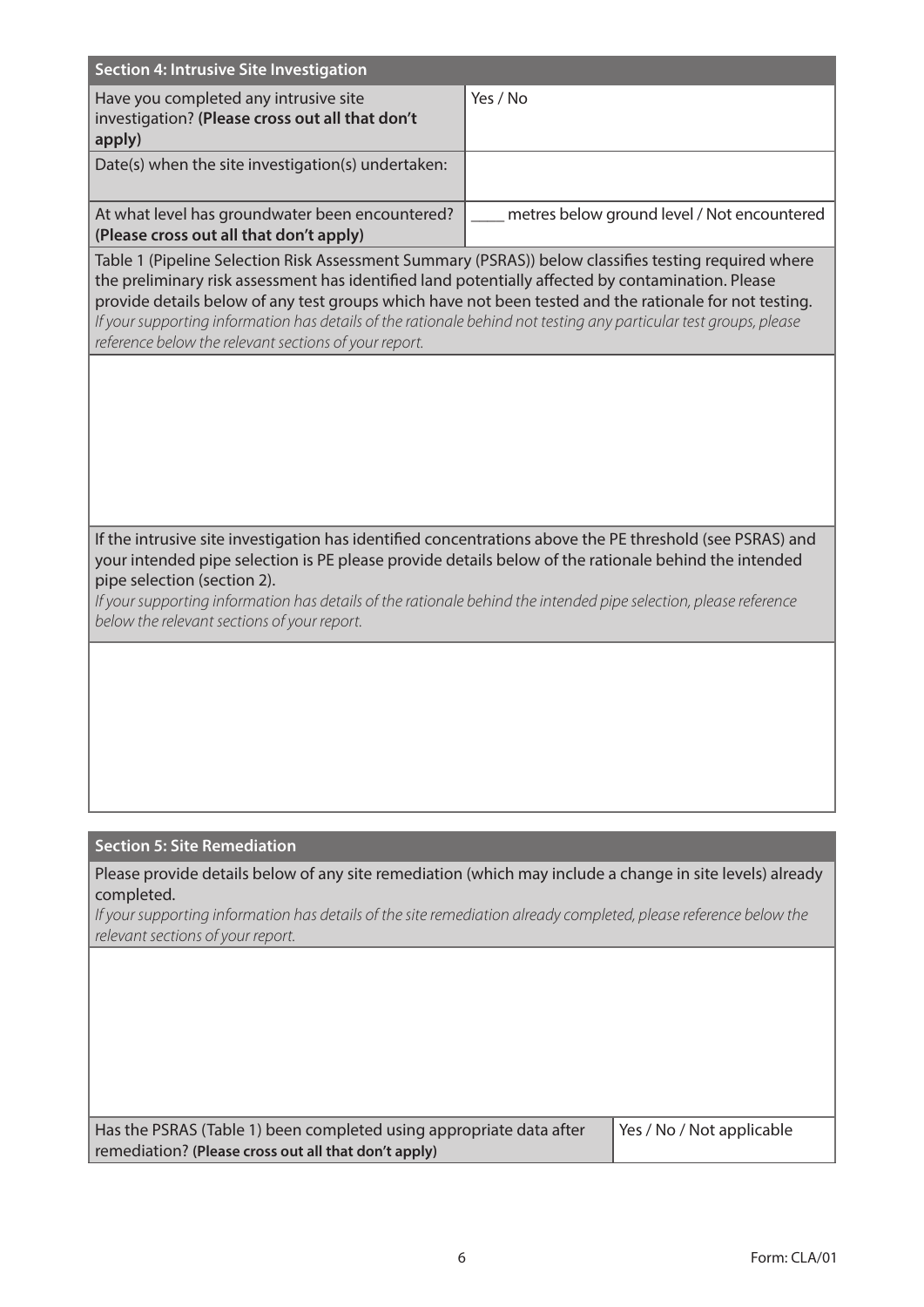#### **Section 6: Site Remediation (continued)**

Please provide details below of any proposed site remediation and an analysis of whether this will affect your intended pipe selection.

*If your supporting information has details of any proposed site remediation and whether this will affect your intended pipe selection, please reference below the relevant sections of your report.*

#### **Section 7: Final Use of Site**

Please provide details below of any chemicals (including fuel) to be stored on site and any other future contamination risks which may affect your intended pipe selection.

*If your supporting information has details of potential contamination risks which may affect your intended pipe selection, please reference below the relevant sections of your report.*

#### **Section 8: Additional Information**

Please use the section below to provide any additional details to support your intended pipe selection. *If your supporting information has additional information to support your intended pipe selection, please reference below the relevant sections of your report.*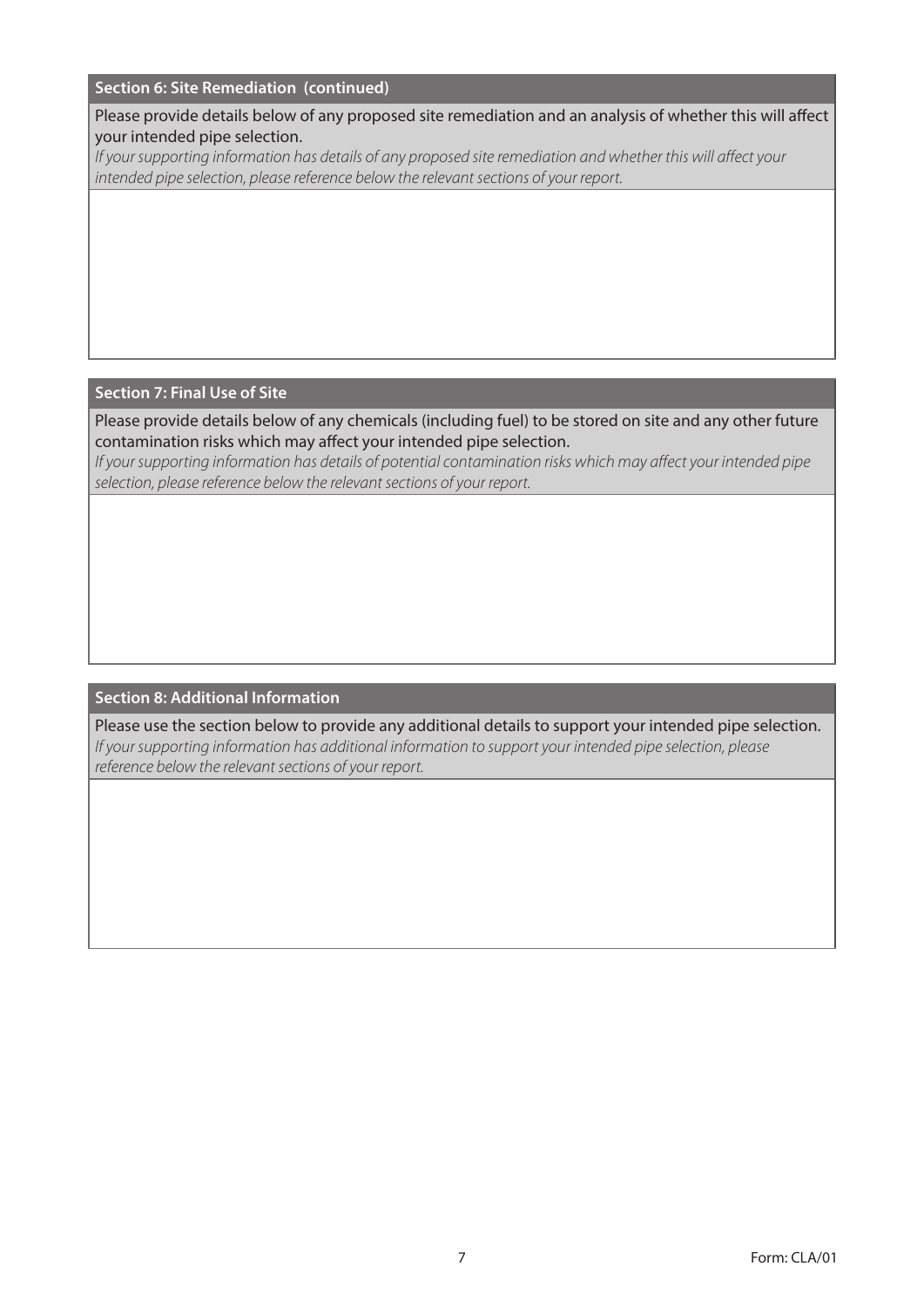| <b>Section 9: Risk Assessor</b>                                                                 |  |
|-------------------------------------------------------------------------------------------------|--|
| Name and relevant qualifications<br>of person directing the risk<br>assessment for water pipes: |  |
| Name and address of risk assessor's<br>  company:                                               |  |
| Date risk assessment performed:                                                                 |  |

#### **Section 10: Declaration**

I confirm I have completed this form and provided supporting information in accordance with 'UKWIR Guidance for the Selection of Water Supply Pipes to be used in Brownfield Sites' and the water company's Contaminated Land Assessment Guidance. I also confirm that if any further site investigation is needed and carried out, I will be required to submit an additional Risk Assessment for Water Pipes with the relevant supporting information. I understand that failure to supply any of the required information may delay my application being processed.

| Signature:    | Company:  |  |
|---------------|-----------|--|
| Name:         | Position: |  |
| Phone number: | Date:     |  |

Please return the completed form to:

**Network Development, Cambridge Water, 90 Fulbourn Road, Cambridge CB1 9JN**